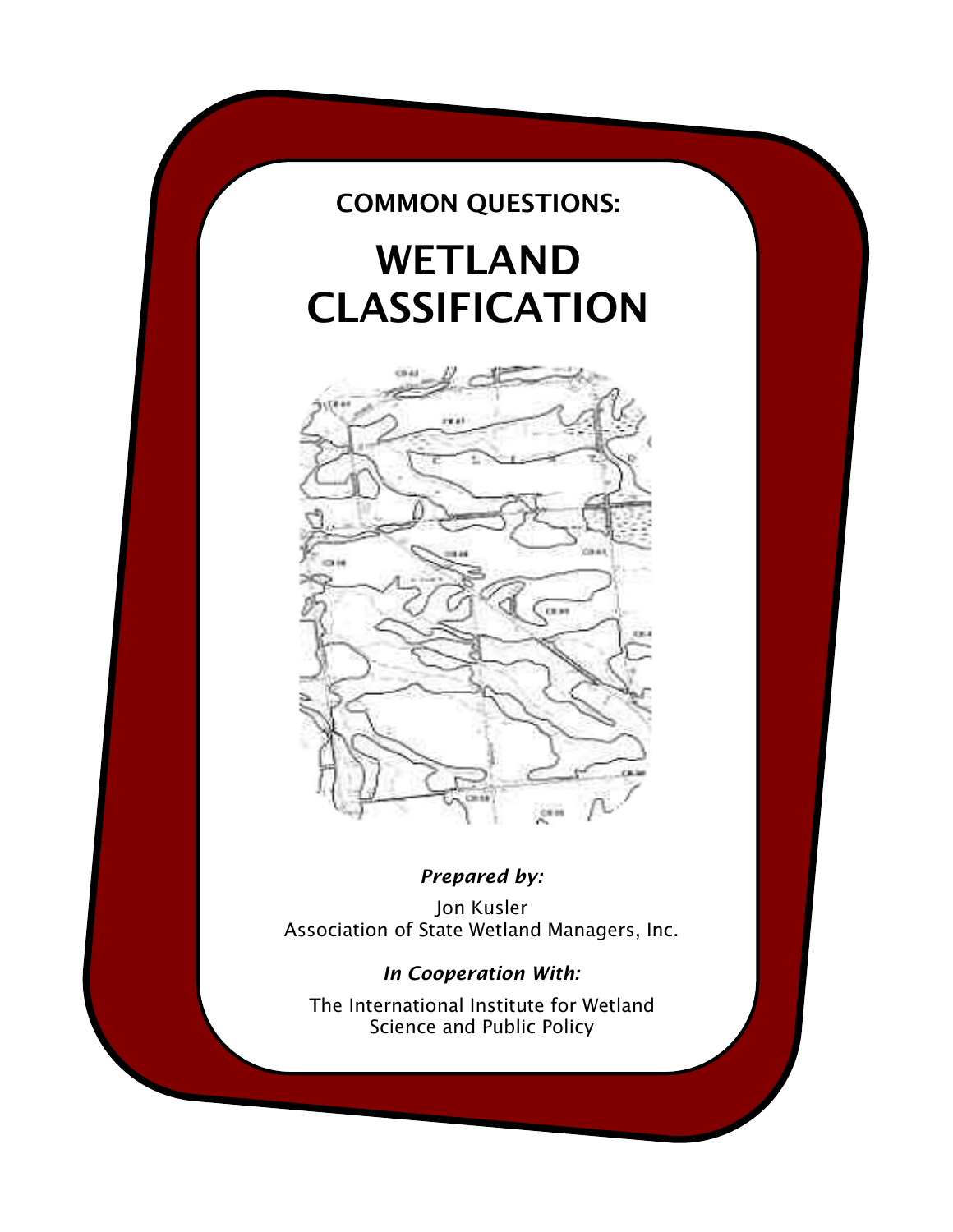#### PREFACE

This guide is designed for state and local officials, federal agency staff, developers and others interested in classifying wetlands for regulatory, restoration, land acquisition, environmental impact analysis, or other purposes. It addresses frequently asked questions concerning classification. A selected bibliography and list of web sites provide the reader with more information concerning specific subjects.

The guide draws upon the results of an Association of State Wetland Managers' research project addressing wetland assessment for regulatory purposes. It also draws upon an Association of State Wetland Managers workshop dealing with wetland classification. This project was funded by the U.S. Environmental Protection Agency, USDA Natural Resources Conservation Service, U.S. Geological Survey, and Federal Highway Administration.

Preparation of this guide has been funded by the U.S. Environmental Protection Agency, Region 2. However, the opinions expressed are those of Association of State Wetland Managers and not necessarily the sponsoring agency.

*Photos in this report are mostly derived from websites. Please let us know if you do not wish your photo to be included in this brochure.* 

*Cover map by New York Department of Environmental Conservation.*

*Photo on page 1 by U.S. Water Resources Council*

*Photo on page 2 by U.S. Environmental Protection Agency, Wetlands <http://www.epa.gov/owow/wetlands/vital/people.html>*

*Photo on page 3 by Jon Kusler, Association of State Wetland Managers, Inc. Berne, New York.*

*Photo on page 4 by Eugene Parks and Open Space,* City of Eugene, Wetlands Program *[http://www.ci.eugene.or.us/parks/wetlands/plan.htm.](http://www.ci.eugene.or.us/parks/wetlands/plan.htm)*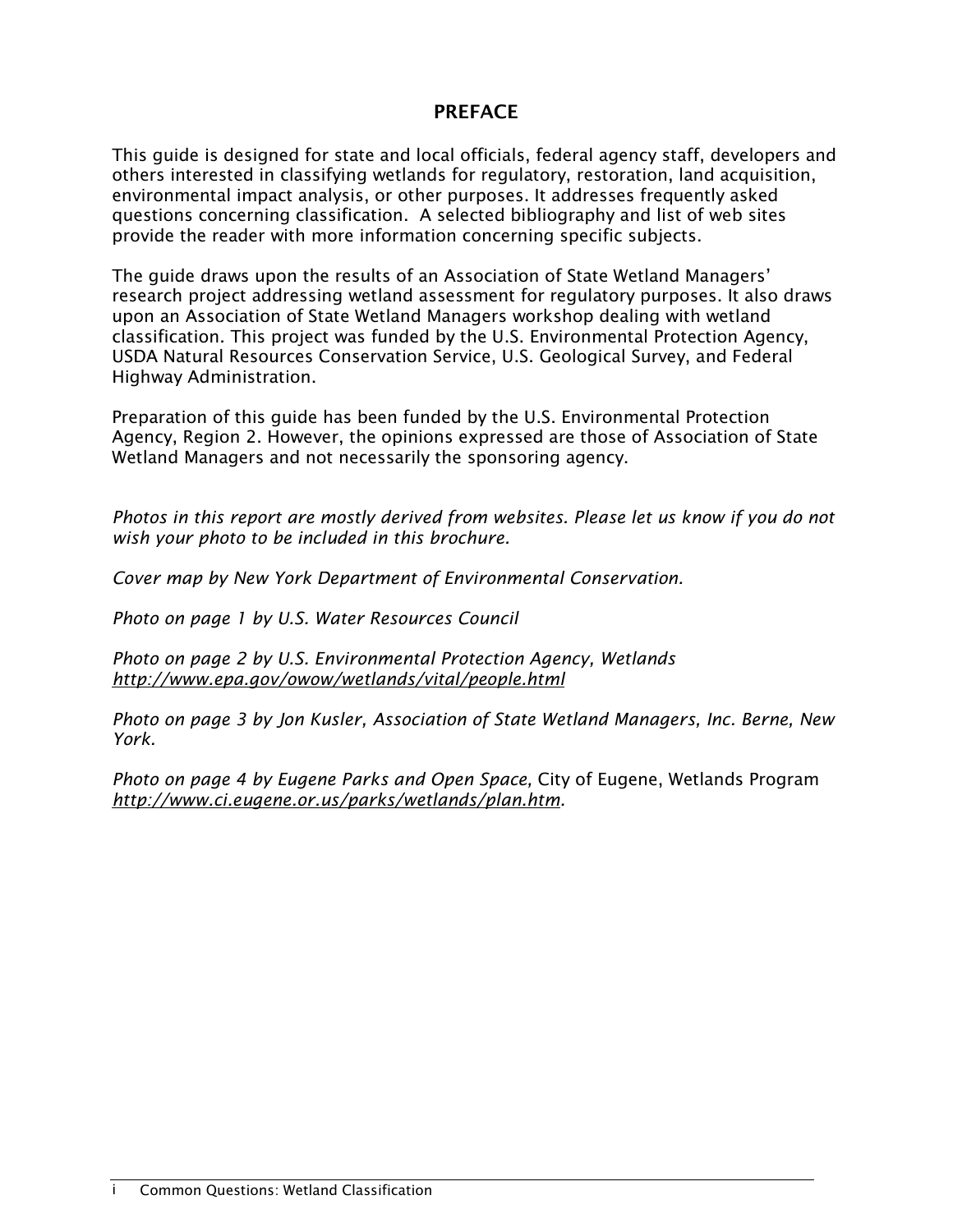# COMMON QUESTIONS: WETLAND CLASSIFICATION

#### What is classification of wetlands?

A. Wetland classification involves the grouping of wetlands by specified characteristics (vegetation, hydrology, soils, animal species present, function, value, etc.) to serve specific goals. Classification may be undertaken for mapping, planning, acquisition, regulatory and other purposes. An example of a scientific classification is the National Wetland Classification System which has been used to classify and map wetlands throughout much of the nation. An example of a regulatory classification is the A, B, C classification scheme proposed to suggest the development potential of wetlands for use in a Federal Section 404 regulatory context in legislation proposed but not adopted by Congress in the mid 1990's.

#### Is classification controversial?

A. Scientific classification of wetlands to help analyze and describe wetlands for wildlife management and other purposes is not highly controversial although scientists have varying opinions with regard to the most useful way to group wetlands for various scientific study and management purposes. However, efforts to group wetlands in simplified ways to determine whether they should be protected or destroyed have been controversial because such simplified classification efforts typically fail to take into account many relevant factors.

#### What are examples of scientific classification schemes?

A. Two of the better know scientific classification systems include "Circular 39" Wetland Classification System used for many years by the U.S. Fish and Wildlife Service and the National Wetland Classification System used for the National Wetland Inventory. A third is the "Rosgen" classification of streams and related wetlands for stream restoration.

#### Is it possible to classify wetlands "once and for all" for scientific or regulatory purposes?

A. No. Wetlands are dynamic systems and change over time as regional hydrology changes due to urbanization, rural land development, sea level rise, climate change, etc. Water levels and depths, bottom substrate, vegetation, and wildlife also change. Finally, values change as the needs of society change. Individual wetlands often have less value when wetlands are abundant and more value as numbers decrease.



*The National Wetland Classification System groups wetlands based upon scientific characteristics*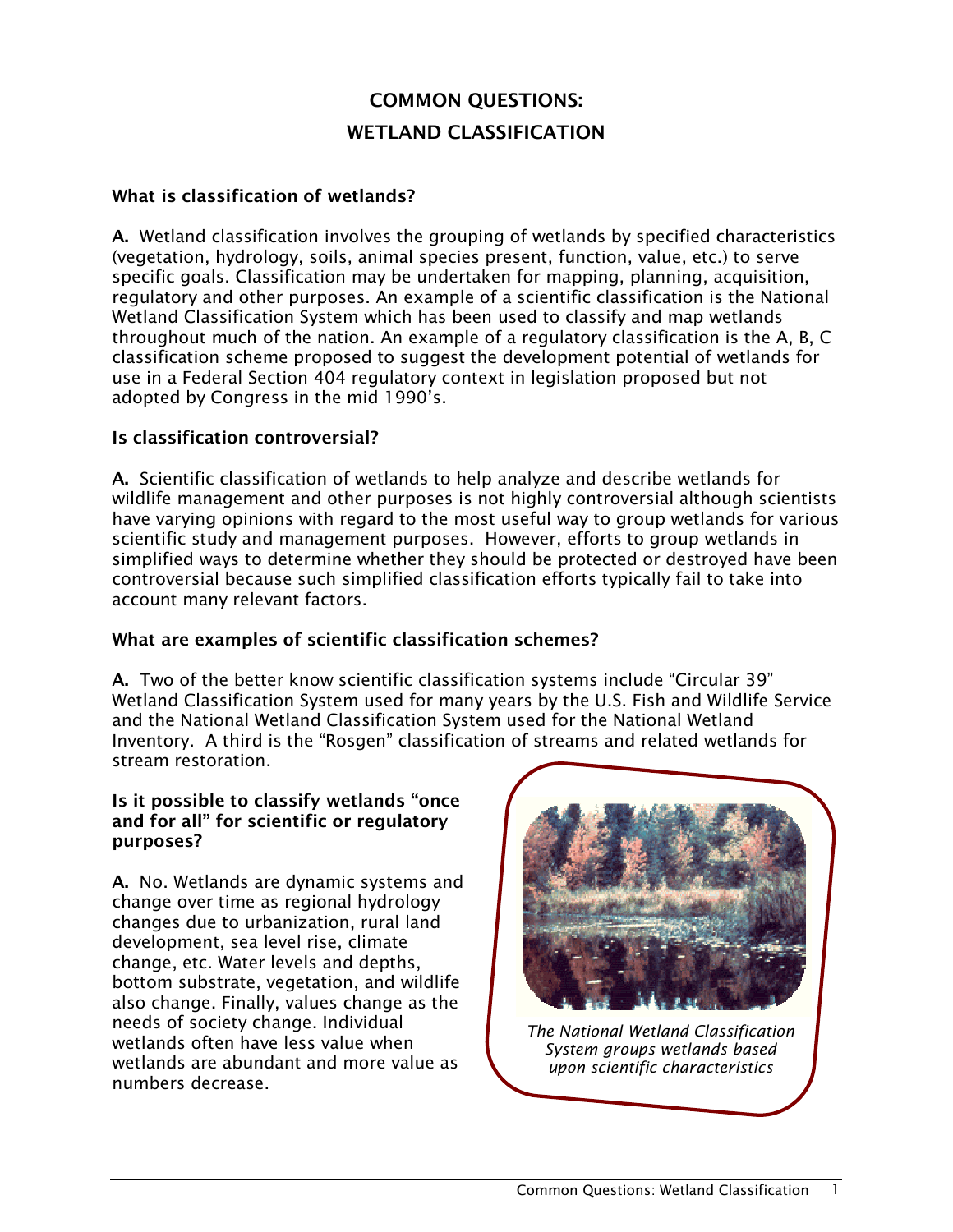#### Is it practical to accurately determine all of the functions of all wetlands in a local government, state, or region as part of an advanced wetland identification effort?

A. No, although this has been attempted for some communities. Costs are prohibitively high to gather accurate information relevant to determination of functions and values including:

- Wetland boundaries
- Hydrology
- Soils
- Waterfowl, other birds, amphibians, reptiles, mammals
- Rare and endangered species (if any)
- Other species
- Ground water interactions
- Hydrologic interactions
- Fluctuations in water levels

#### Has any "rapid" wetland assessment method proven accurate and inexpensive for assessing and classifying wetlands based on functions or functions and values?

A. Over 40 assessment approaches have been developed but no rapid wetland assessment method has proven either accurate or inexpensive for identifying wetland functions or functions and values. The Hydrogeomorphic Assessment Method and its classification system can be used to suggest particular functions based on limited data but detailed analysis is needed to describe functions in depth.

#### What factors are relevant to the development potential of a wetland?

A. Factors relevant to development potential include but are not limited to:

- Functions (natural processes, goods and services)
- Values
- Opportunity a wetland has to serve functions to society
- Natural hazards
- Restoration potential
- Other factors



*Natural hazards as well as functions are relevant to development potential*

#### Does the National Wetland Classification System help indicate the development potential of wetlands?

A. The National Wetland Classification System was developed as a scientific classification system for mapping and management purposes. It was not developed to indicate development potential. However, the system and the National Wetland Inventor y maps utilizing this system have proven useful in suggesting certain wetland functions and values. Ralph Tiner of the U.S. Fish and Wildlife Service has attempted to more specifically group wetlands according to functions and values utilizing additional criteria and concepts.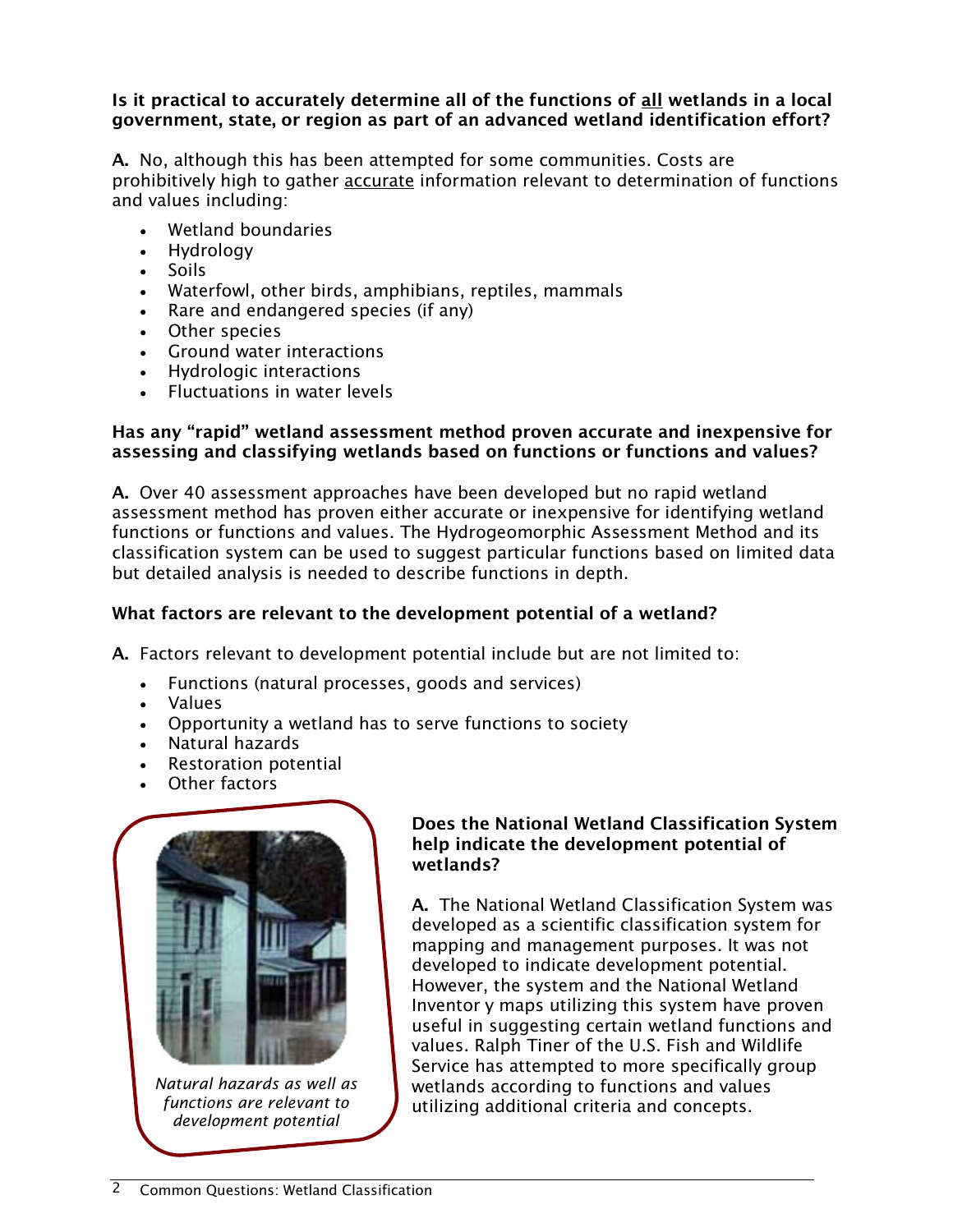#### Do regulatory classification schemes reflect the broad range of factors relevant to development potential?

A. Typically no. The goals of regulatory classification schemes have been to help landowners and regulatory agencies determine, up front, where development may or may not occur and the mitigation requirements for various types of wetlands. Secondary goals include lending certainty to landowners and government agencies and reducing the amount and costs of data gathering which must occur on each permit.

However, regulatory classifications scheme have failed to achieve these goals because they have classified wetlands based upon "one shot" assessment of "functions". Simplistic grouping of wetlands for these purposes without considering all relevant factors suggested above may result in both under regulation and over regulation, depending upon the circumstances See below.

#### Should flood, wave, erosion, and other natural hazards of wetlands be considered in determining development potential?

A. Yes. Many wetlands are subject to a number of types of hazards which are relevant to the development potential of the wetlands. These types of hazards include:

- Flooding.
- Wave action.
- Erosion.
- Organic soils with structural bearing capacity problems.
- Organic and saturated soils severely limited for onsite waste disposal.
- Liquification and sever damage during earthquakes.

#### Has any state "successfully" classified wetlands for regulatory purposes?

A. A number of states have tried. New York has undertaken the most extensive "up front" classification of its freshwater wetlands. This effort has not proven very useful in determining development potential because only functions were considered. Other states using wetland classification in regulatory efforts include Ohio, Vermont, and Indiana.



*Roads and structures constructed in filled wetlands often suffer subsidence*

#### Have the courts required agencies to distinguish wetlands based upon their functions and values?

A. No court has required an agency to determine the relative functions and values of wetlands.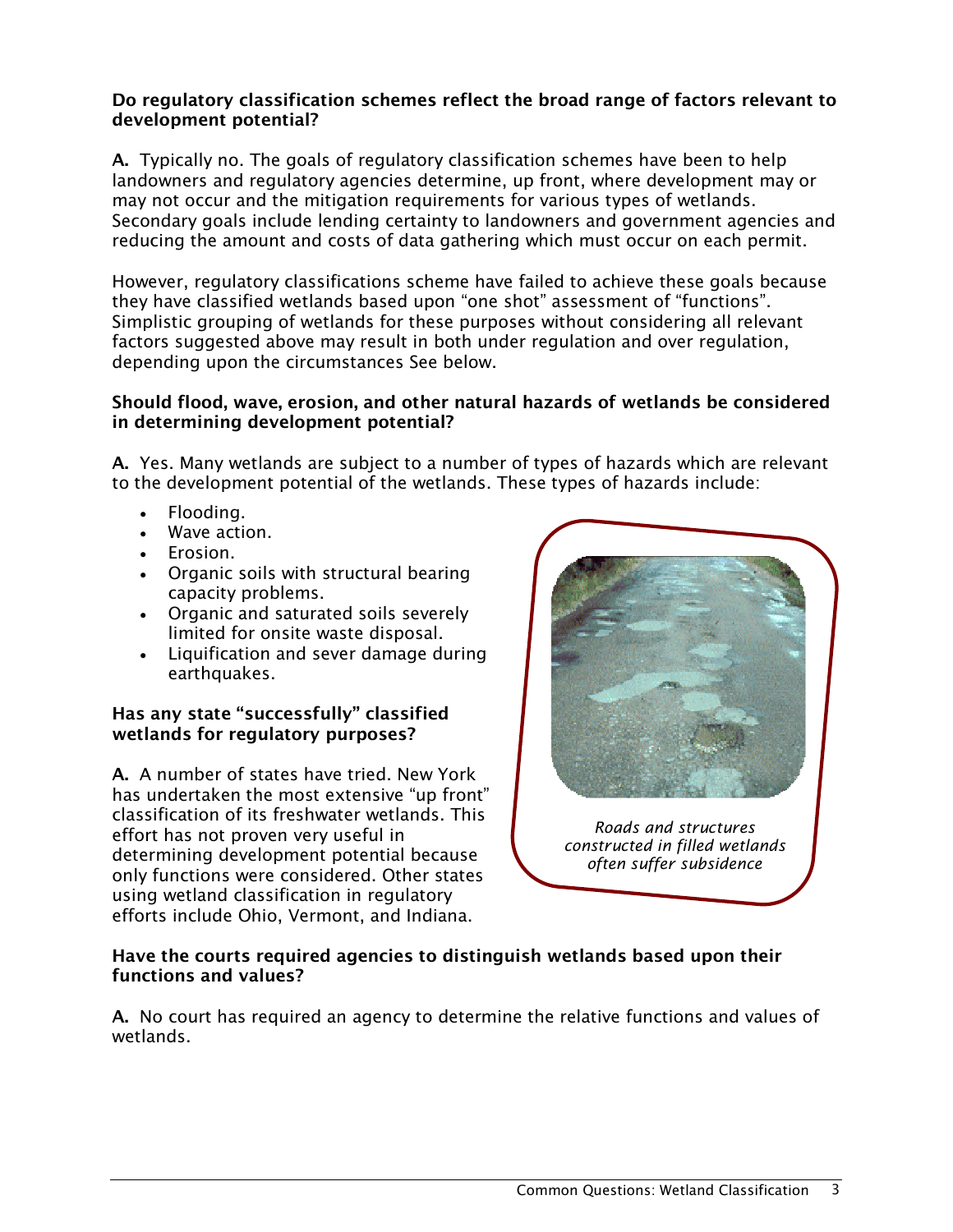#### Do the problems with classifying wetlands for regulatory purposes mean that wetlands should not be classified for regulatory purposes?

A. Classification should, of course, not take place if the results are misleading or wrong taking into account the full range of factors relevant to development, protection and restoration. Classification may be useful if used "presumptively" to suggest certain functions and values with supplementary information gathering at the time wetland alterations are proposed.

#### If rigid regulatory classification is subject to limitations, how can "up front" certainty with regulations be improved without rigid classification?

A. Certainty can be improved through a variety of measures such as:



- The adoption of more detailed regulations setting forth clear goals and criteria for permits,
- Detailed mapping of wetlands,
- Mapping of wetland features limiting development potential such as:
- Flooding and other hazards.
- Deep organic soils.
- Endangered species.
- Making maps and other information available through GIS systems and on the internet,
- The preparation of wetlands and watershed management plans and local comprehensive land use plans which reflect the full range of factors relevant to wetland development, protection and restoration.

### SUGGESTED READINGS

Association of State Wetland Managers, Inc. 1993*. State Perspectives on Wetland Classification (Categorization) for Regulatory Purposes.* Berne, New York.

- Brinson, M. 1995. "The HGM Approach Explained*.*" *National Wetlands Newsletter.* Volume 17, No. 6. Environmental Law Institute, Washington, D.C.
- Brinson, M. 1996. "Assessing Wetland Functions Using HGM." *National Wetlands Newsletter*. Volume 18, No.1. Environmental Law Institute, Washington, D.C.
- Cowardin, L., V. Carter, F.C. Golet, and E.T. LaRoe. 1979. *Classification of Wetlands and Deepwater Habitats of the United States*. U.S. Department of Interior, Fish and Wildlife Service, Washington, D.C. FWS/OBS-79/31.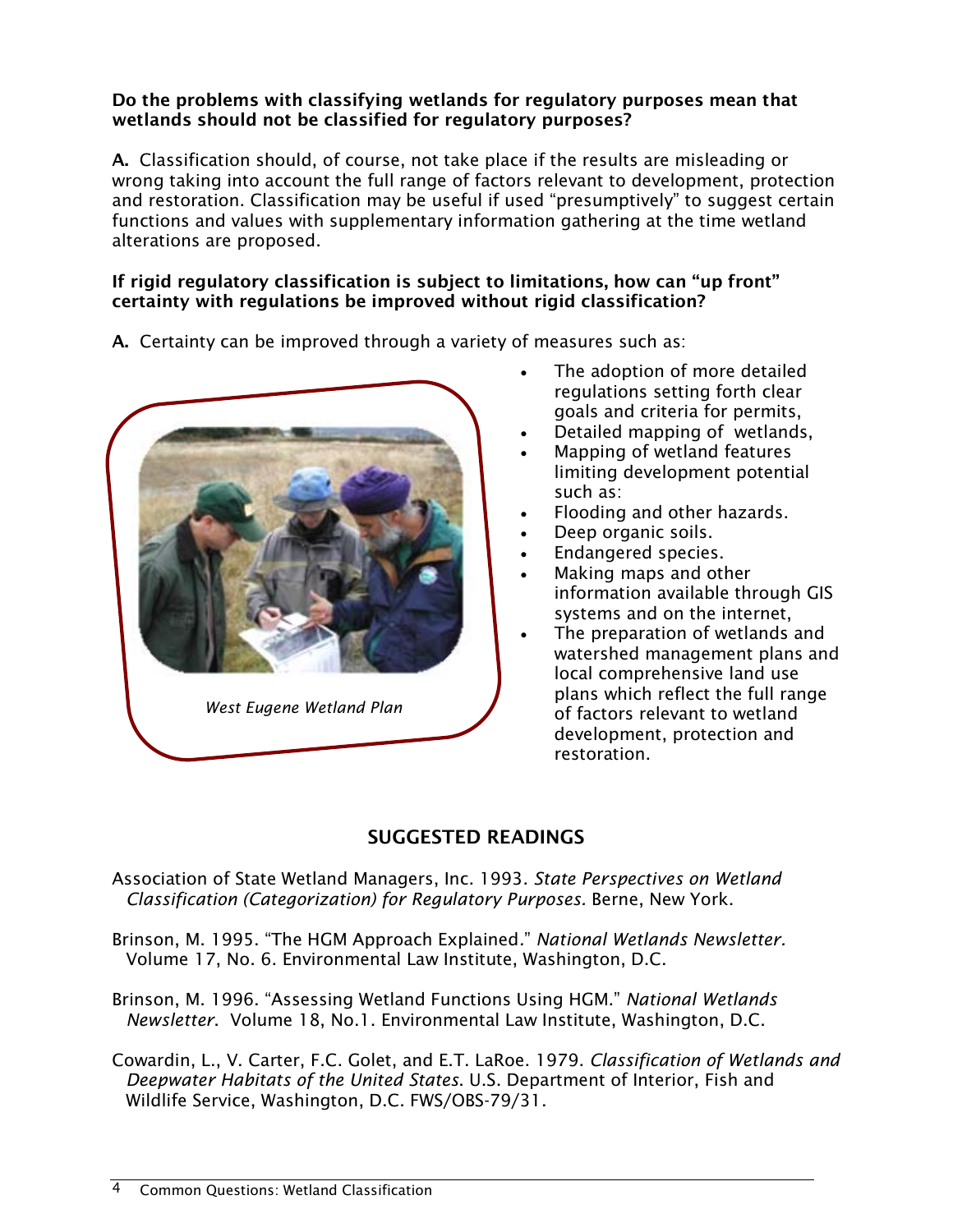- Golet, F.C. 1972. *Classification and Evaluation of Freshwater Wetlands as Wildlife Habitat in the Glaciated Northeast.* Ph.D. dissertation. University of Massachusetts. Amherst, Michigan.
- Imhof, J.G., J. Fitzgibbon, and W.K. Annable. 1995. *A Hierarchical Evaluation System for Characterizing Watershed for Fish Habitat.* Can. J. Fish. Aquat. Sci.

Mitch, W. and J. Gosslink. 2nd Ed., 1993. *Wetlands*. Van Nostrand Reinhold, New York

- National Council for Air and Stream Improvement. 1991. "Forested Wetlands Classification and Mapping: A Literature Review." *Technical Bulletin No. 606*. New York, New York.
- New York State Department of Environmental Conservation. 1980. *Freshwater Wetlands Maps and Classification Regulations.* 6NYCRR, Part 664. Albany, NY. <http://www.dec.state.ny.us/website/regs/part664.html>

Rosgen, D. 1996. *Applied River Morphology*. Wildland Hydrology; Pagosa Springs, CO.

- Tiner, R.W. 1999. *Wetland Indicators: A Guide to Wetland Identification, Delineation, Classification, and Mapping*. Lewis Publishers, Washington, D.C.
- U.S. Environmental Protection Agency. 2002. *Methods for Evaluating Wetland Condition (17 Parts).* Washington, D.C.
- U.S. Environmental Protection Agency, Region IV. 1993. *High Risk Geographic Areas Targeted for Wetlands Advance Identification.* Wetlands Planning Unit, Atlanta, Georgia.
- U.S. Fish and Wildlife Service. 1978. "Classification, Inventory, and Analysis of Fish and Wildlife Habitat." *Proceedings of a National Symposium, Phoenix, Arizona. January 24-27, 1977.* Office of Biological Service. Washington, D.C. FSW/OBS-78/76.
- U.S. Geological Survey. 1996. *National Water Summary on Wetland Resources.* Reston, Virginia. Water-Supply Paper 2425
- Washington Department of Ecology. 1991. *Washington State Wetlands Rating System for Western Washington.* Olympia, Washington.

#### SUGGESTED WEB SITES

[www.state.vt.us/wtrboard/wet/handbook/wetland2002.pdf](http://www.state.vt.us/wtrboard/wet/handbook/wetland2002.pdf)  Purdom, R. and K. Bielenberg. 2002. *A Citizen's Guide to the Wetland Classification Process Under the Vermont Wetland Rules.* Vermont Water Resources Board, Montpelier, Vermont.

[www.cfl.scf.rncan.gc.ca/terreshumides/class/intro\\_class\\_e.htm](http://www.cfl.scf.rncan.gc.ca/terreshumides/class/intro_class_e.htm)  *Classification - Canada's Wetlands.* 

[wetlands.fws.gov/Pubs\\_Reports/Class\\_Manual/class\\_titlepg.htm](http://wetlands.fws.gov/Pubs_Reports/Class_Manual/class_titlepg.htm)  Cowardin et al. 1079. *Classification of Wetlands and Deepwater Habitats of the United States*. U.S. Fish and Wildlife Service, National Wetlands Inventory